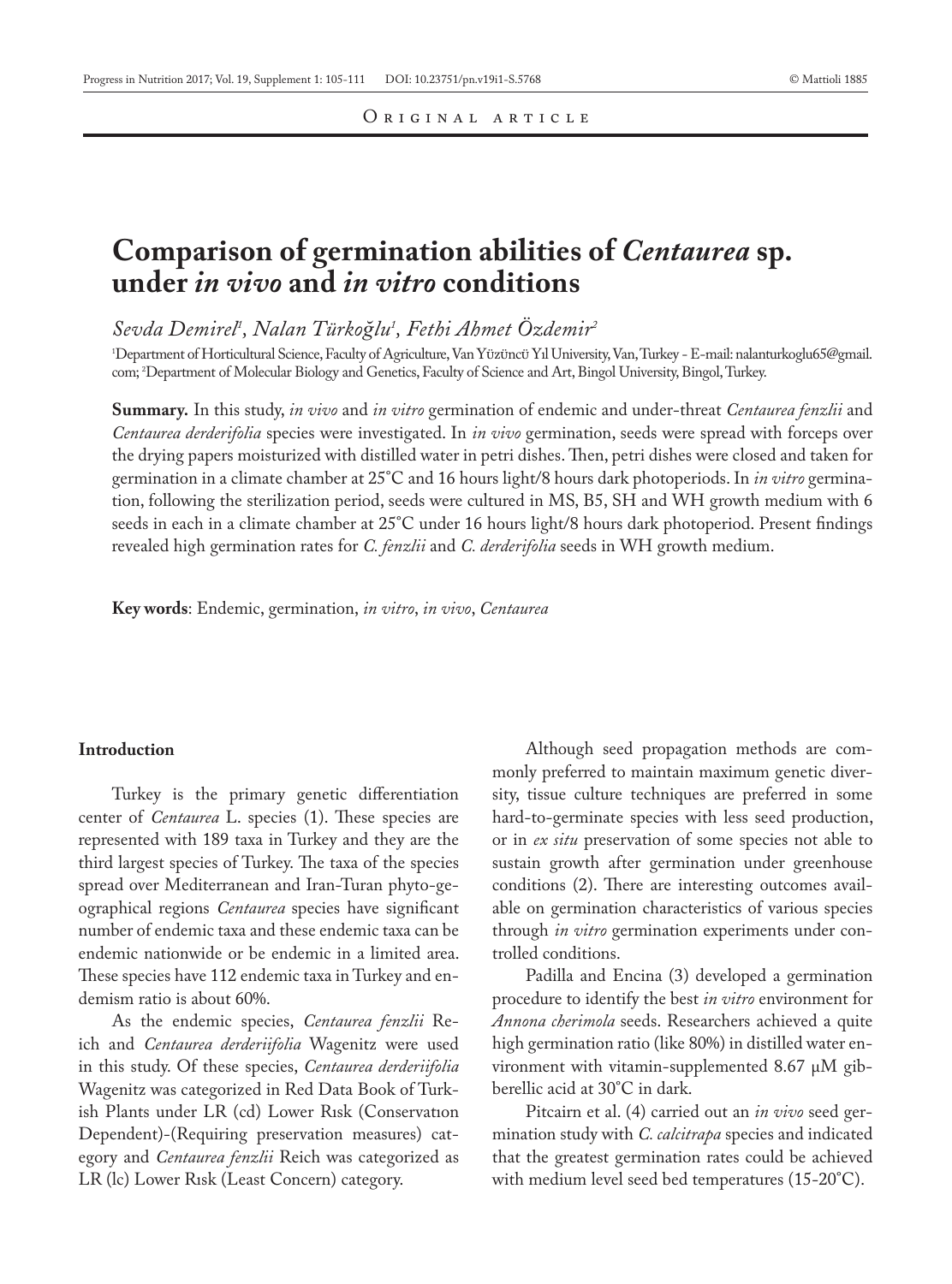In a study carried out by Özel (5) for *C. tchihatcheffii* propagation under *in vitro* conditions, seeds were subjected to +4°C for 13 days and hold at 18°C in a dark incubator. It was reported that only 1 seed germinated after 150 days and root development of the resultant plant was abnormal. The researcher indicated that *C. tchihatcheffii* was propagated with seeds in nature, but when the seeds were taken for germination with classical methods, outcomes would be negative even with the supply of basic requirements and the plant was hardly germinated from the seeds.

Tıpırdamaz et al. (6) germinated *C. tchihatcheffii* seeds under *in vitro* conditions and achieved 65% germination in Murashige and Skoog (MS) nutrient medium including 30 g/l sugar, 6 g/l agar, 1 mg/l  $GA_3$ and 0.225 mg/l BAP.

Young et al. (7) carried out an *in vivo* germination study with *C. solstitalis* and observed the greatest germination in seeds alternatively held each other in cold and hot periods.

Çakırlar et al. (8) pointed out that *C. tchihatcheffii* seeds were not able germinate at high temperatures and pH levels might be effective on seed germination. It was also reported that the seeds with pre-cooling treatments and kept at -79±2°C temperature did not lose their germination ability and they exhibited a germination ratio of 10%. Researchers indicated that the seeds passed through a certain dormancy period yielded higher germination ratios, the seed left about 9 months following the collection from the field completed their germination in 7-10 days in soil + perlite mixture and germination rates reached to 90% levels. It was also reported that flowering stage was reached in 50-55 days, dormancy in seeds kept under laboratory conditions (20°C, 50-60% humidity) lasted about 9 months and dormancy was probably originated from embryo rather than seed testa.

#### 106 S. Demirel, N. Türkoğlu, F. A. Özdemir

## **Materials and Methods**

# *Centaurea fenzlii Reich*

It is a biennial plant with thickened taproots. Stem is upright, 40-120 cm tall and upper sections are branched with couple large capitula (Figure 1). Leaves are stiff with short firm hairs and without a petiole. Flowers are yellow, achenes are 6 mm and pappuses are 6-10 mm. Blooming time is  $6-7<sup>th</sup>$  months. They exist over steppes, forests, field sides and 1150-1820 m altitudes (9).

#### *Centaurea derderiifolia Wagenitz*

The stem is slanted, 25-103 cm tall, branched in upper part with a couple capitula (Figure 2). Leaves seem to have parallel lobes externally, second and third order lobes are not distinct, narrow, parallel sided, firm and lanceolate. Leaf surface is covered with thin smooth hairs. The leaf is attached to the stem without a petiole, the top is wide and sharp tipped and the bottom is butt based. Flowers are yellow and blooming is generally observed in July-August. The number of immature seeds is between 10-20. Achene length including pappus is around 2.6-3.3 cm (10).

#### *In vivo works*

*Centaurea* seeds were kept in 0.5-1% KNO<sub>3</sub> and 50-100 ppm  $GA_3$  for 24 hours. They were rinsed through distilled water once before sowing. Then, autoclaved drying papers were placed in petri dishes and moisturized with distilled water. The seeds were spread over the drying paper with forceps. Petri dishes were closed and placed into a climate chamber. Since *Centaurea* sp. is a long-day plant, petri dishes were exposed to 16 hours light/8 hours dark photoperiod at 25°C. A distinctive separation of radicle from testa was considered as germinated. Germinated seeds were counted at

**Table 1.** Descriptive statistics and comparison results for germination rate (%) of *C. fenzlii*

|                                |                       | GA <sub>3</sub> |         | KNO <sub>3</sub> |         |
|--------------------------------|-----------------------|-----------------|---------|------------------|---------|
|                                | <b>Treatment Dose</b> | Avr.            | St.Err. | Avr.             | St.Err. |
|                                | $50$ ppm              | 0.17            | 0.10    | 0.28             | 0.11    |
| Germination rate (%)           | $100$ ppm             | 0.11            | 0.06    | 0.17             | 0.10    |
|                                | %0.5                  | 10.83           | 5.51    | 16.44            | 1.56    |
| Average germination time (day) | %1                    | 10.00           | 5.29    | 11.00            | 5.57    |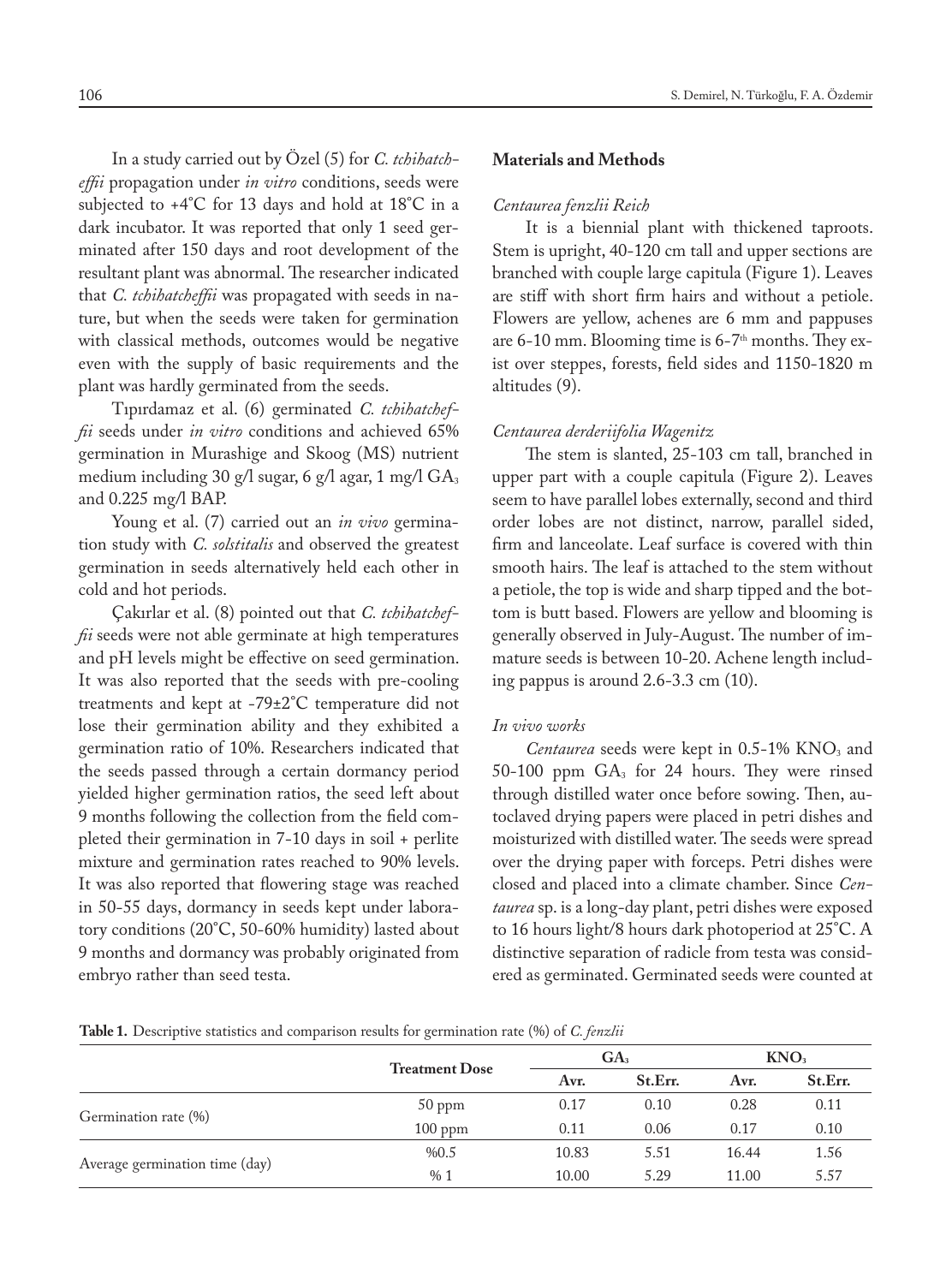the same hour of every day for 3 weeks. Experiments were conducted in 3 replications each of with 24 seeds.

#### *In vitro works*

Since high rate *Armillaria* fungus contamination was observed during *in vivo* germination of *Centaurea* sp. seeds, the seeds were treated with fungicide against this disease factor before *in vitro* germination processes. About 5 g Antracol combi fungicide was added to 250 ml distilled water. The seeds were kept in this solution for 20 minutes and kept in 20% sodium hypochlorite solution for 30 minutes. Then they were washed through distilled water 3 times. MS (11) solid growth medium (Duchefa Biochemie M0222.0010) was added 4.2 g per liter, WH solid growth medium (Duchefa Biochemie W0227.0010) was added 0.96 g per liter, B5 (12) solid growth medium (Duchefa Biochemie G0209.0010) was added 3.05 g per liter and SH (13) solid growth medium (Duchefa Biochemie M0225.0010) was added 3.18 g per liter. The pH of ready growth mediums was adjusted to 5.7. Except for WH medium, 30 g sucrose was added to MS and SH mediums and 20 g sucrose was added to B5 medium. All growth mediums were supplemented with agar (0.8%) and then they were subjected to sterilization process in an autoclave at 121°C for 20 minutes (14). These treatments were implemented to determine germination rates under *in vitro* conditions. Thus, the seeds which were kept in  $0.5\%$  KNO<sub>3</sub> and 50 ppm GA3 dose for 24 hours yielding well outcomes under *in vivo* conditions were sown. Seeds of both species were also kept in a fridge at +4°C for 3 months to improve germination rates. Following the sterilization process, in each species, chilled (control group 4 replications), non-chilled (control group 3 replications), chilled +  $0.5\%$  KNO<sub>3</sub> (4 replications), non-chilled +  $0.5\%$  KNO<sub>3</sub> (3 replications), chilled  $+$  GA<sub>3</sub> 50 ppm (4 replications),

non-chilled +  $GA_350$  ppm (3 replications) seeds were cultured in MS, B5, SH and WH mediums with 6 seeds in each for 3 weeks under 16 hours light/8 hours dark photoperiod at 25°C in a climate chamber. Emergence of radicle from seed testa was accepted as germinated and germinated seed counts were taken at the same hour of every day throughout the culture period. The plantlets with emerged and parallel cotyledon leaves were accepted as completed the emergence. They were then counted and emergence rates were calculated.

Germination rate (%), average germination time (day) and average emergence time (day) were investigated in this study. Following equation was used to determine average germination time (day);

 $(C_{50}) = \sum (g^*n) / Sn$  (15).

g: day of count

n: Number of germinated seeds at the day of count

Sn: Total number of germinated seeds at the end of test

The following equation was used to calculate the average emergence time (day)

$$
OCS = \frac{N_1 \times D_1 + N_2 \times D_2 \dots N_n \times D_n}{N_1 + N_2 + N_n} (16).
$$

## **Results**

# *Results obtained under ın vivo conditions*

Before to set up the experiments, tetrazolium test was conducted to determine seed vigor and the value was calculated as 20%. Descriptive statistics and comparison results for germination rate (%) of *C. fenzlii* are provided in Table 2. When the pre-treatments and their doses were compared (Table 3 and Table 4), it was observed in both species that the differences in germination rates and average germination times at different doses were not significant. Thus, it was con-

**Table 2.** Descriptive statistics and comparison results for germination rate (%) of *C. derderiifolia*

|                                |                       | GA <sub>3</sub> |          | KNO <sub>3</sub> |          |
|--------------------------------|-----------------------|-----------------|----------|------------------|----------|
|                                | <b>Treatment Dose</b> | Avr.            | St. Err. | Avr.             | St. Err. |
|                                | $50$ ppm              | 0.55            | 0.15     | 0.11             | 0.11     |
| Germination rate (%)           | $100$ ppm             | 0.17            | 0.10     | 0.33             | 0.19     |
|                                | %0.5                  | 13.86           | 1.12     | 4.00             | 4.00     |
| Average germination time (day) | %1                    | 8.50            | 4.37     | 8.58             | 4.29     |
|                                |                       |                 |          |                  |          |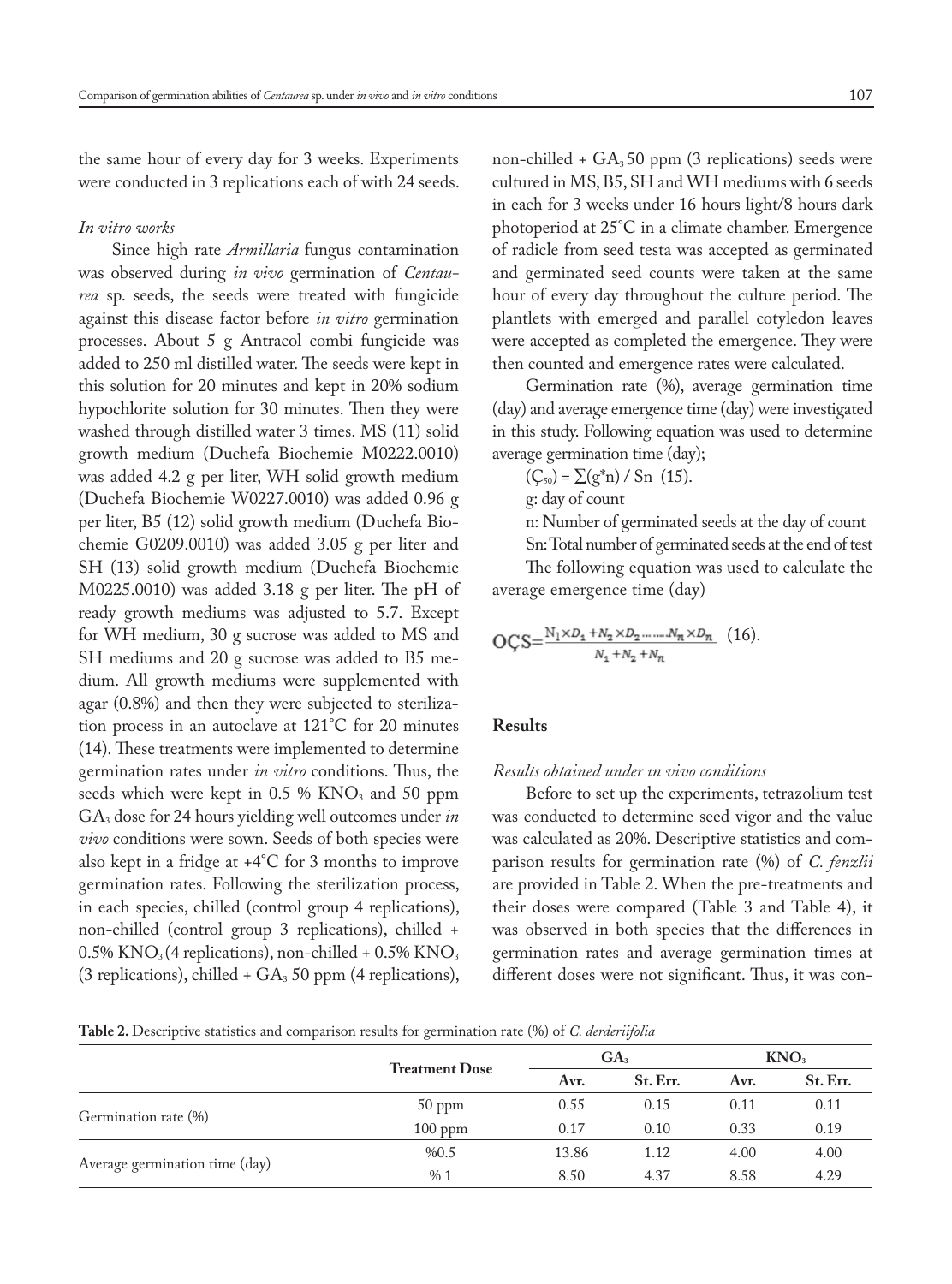cluded that both pre-treatments and the doses did not have significant effects on investigated traits.

# *Results obtained under ın vitro conditions*

Since the germination rates (%) and average germination times (day) of *C. fenzlii* and *C. derderiifolia* species were different, species were not compared, only pre-treatments, chilling treatments and growth mediums were compared in both species separately.

It was observed in Table 4 providing germination rates (%) of C. *fenzlii* that the differences between germination rates of chilled and non-chilled seeds were not significant, but the differences between pre-treatments and growth mediums were significant. Among the growth mediums, WH was not different in control group from the pre-treatments and yielded the greatest germination rate (50%) in both chilled and non-chilled seeds. The germination rates in the other growth mediums varied between 0-11% and the differences among treatment means were not found to be significant. Similarly, the differences among pretreatments of the other growth mediums were not also found to be significant. Therefore, it can be stated that pre-treatments and other growth mediums apart from WH medium did not have significant effects on germination rates (%) of both chilled and non-chilled seeds. In GA<sub>3</sub> treatment on the other hand, the lowest average germination time (12 days) in both chilled and non-chilled seeds was observed in WH medium. In chilled seeds, germination was not observed in MS medium, therefore average germination time was not able to be calculated for this medium and the average germination time was calculated as 16.33 days for SH medium and 15.33 days for B5 medium.

In Table 5 that the differences in germination rates of growth mediums, chilled and non-chilled seeds of treatment groups except for control group were not significant. In control group, the greatest germination (17%) was observed in SH medium of chilled seeds, it was followed by MS and WH mediums (4%)

| $\mathbf{r}$         |             | $\mathbf{r}$        |         |                     |         |                     |         |  |
|----------------------|-------------|---------------------|---------|---------------------|---------|---------------------|---------|--|
| <b>Growth medium</b> |             | Control             |         | GA <sub>3</sub>     |         | KNO <sub>3</sub>    |         |  |
|                      | Chilling    | Avr.                | St.Err. | Avr.                | St.Err. | Avr.                | St.Err. |  |
|                      | Chilled     | $0.50$ a A          | 0.10    | $0.25$ a A          | 0.05    | $0.25$ a A          | 0.11    |  |
| WH                   | Non-chilled | $0.50$ a A          | 0.00    | $0.22a$ B           | 0.05    | $0.33$ a AB         | 0.10    |  |
| <b>SH</b>            | Chilled     | 0.04 <sub>b</sub> A | 0.04    | 0.04 <sub>b</sub> A | 0.04    | 0.04 <sub>b</sub> A | 0.04    |  |
|                      | Non-chilled | 0.11 <sub>b</sub> A | 0.06    | 0.06 <sub>b</sub> A | 0.06    | $0.11$ ab A         | 0.06    |  |
| <b>MS</b>            | Chilled     | 0.00 <sub>b</sub> A | 0.00    | 0.00 <sub>b</sub> A | 0.00    | 0.00 <sub>b</sub> A | 0.00    |  |
|                      | Non-chilled | 0.06 <sub>b</sub> A | 0.06    | 0.00 <sub>b</sub> A | 0.00    | 0.06 <sub>b</sub> A | 0.06    |  |
| B <sub>5</sub>       | Chilled     | 0.09 <sub>b</sub> A | 0.05    | 0.04 <sub>b</sub> A | 0.04    | 0.04 <sub>b</sub> A | 0.04    |  |
|                      | Non-chilled | 0.11 <sub>b</sub> A | 0.06    | 0.11 <sub>b</sub> A | 0.11    | 0.06 <sub>b</sub> A | 0.06    |  |

**Table 3.** Descriptive statistics and comparison results for germination rate (%) of *C. fenzlii*

**Table 4.** Descriptive statistics and comparison results for germination times (day) of *C. fenzlii*

| <b>Growth medium</b> | Chilling    | Control              |                          | GA <sub>3</sub>      |                          | KNO <sub>3</sub> |                          |
|----------------------|-------------|----------------------|--------------------------|----------------------|--------------------------|------------------|--------------------------|
|                      |             | Avr.                 | St.Err.                  | Avr.                 |                          |                  | Avr.                     |
| WH                   | Chilled     | 12.38 a A            | 0.33                     | 11.63 a $A$          | 0.38                     | 11.83            | 2.68                     |
|                      | Non-chilled | 13.55 a $A$          | 0.91                     | 11.33 a B            | 1.76                     | 12.06            | 0.92                     |
| SH.                  | Chilled     | 19.00 <sub>b</sub> A | $\overline{\phantom{a}}$ | 12.00 <sub>b</sub> A | $\overline{\phantom{0}}$ | 19.00            | $\overline{\phantom{a}}$ |
|                      | Non-chilled | 17.50 b A            | 1.50                     | 19.00 <sub>b</sub> A | $\overline{\phantom{a}}$ | 21.50            | 0.50                     |
| <b>MS</b>            | Chilled     | NGbA                 |                          | NGbA                 |                          | NG.              |                          |
|                      | Non-chilled | 19.00 <sub>b</sub> A |                          | NGbA                 |                          | 21.00            | $\qquad \qquad -$        |
| B <sub>5</sub>       | Chilled     | 20.50 <sub>b</sub> A | 1.50                     | 12.00 <sub>b</sub> A |                          | 21.00            |                          |
|                      | Non-chilled | 23.00 <sub>b</sub> A | 1.0                      | 16.00 <sub>b</sub> A |                          | 13.00            | $\overline{\phantom{a}}$ |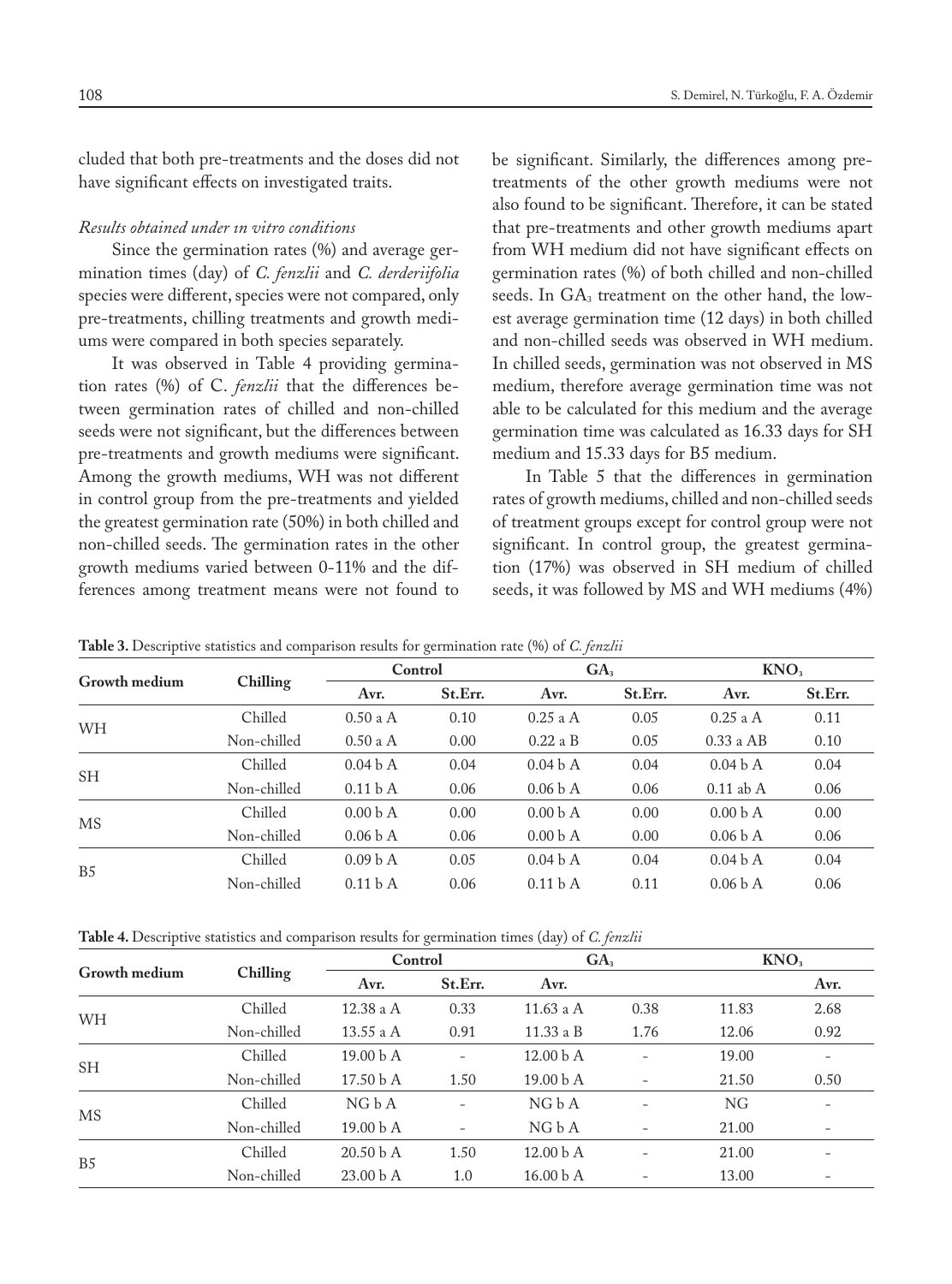and germination was not observed in B5 medium. In non-chilled seeds on the other hand, except for WH growth medium and  $KNO<sub>3</sub>$  pre-treatment (6%), germination was not observed in other mediums and pretreatments. While the differences in germination rates of SH medium and chilled seeds of control group and the other  $GA_3$  and  $KNO_3$  groups were found to be significant, the differences in other mediums, chilled and non-chilled seeds of pre-treatment groups were not found to be significant.

Average germination times (day) for *C. derderiifolia* are provided in Table 6. While germination time was observed as 14.67 days in SH medium and chilled seeds, the value was observed as 22 days in non-chilled seeds and germination was not observed in other growth mediums. Therefore, average germination times were not able to be calculated for these mediums.

# **Discussion**

Gibberellins with high levels in developing seeds have significant functions in seed germination and dormancy control. Effects of Gibberellic Acid (GA<sub>3</sub>) treatments on germination have long been known and concentration and duration of  $GA_3$  have significant impacts on germination.

Dormant seeds cannot germinate because of insufficient conditions. Non-dormant seeds can germinate when the required conditions were met. Water is alone sufficient for seeds of some species. In some other species, light, soil conditions and temperature fluctuations are also required for germination. Absence of these factors may hinder germination and seed may get into pseudo-dormancy. Dormancy is mostly related to internal gibberellic acid  $(GA_3)$  and abscisic acid (ABA).

In a previous study, *C. depressa* seeds which were kept at room temperature for 1, 6 and 12 months fol-

| Growth medium  | Chilling    | Control             |         | GA <sub>3</sub> |      | KNO <sub>3</sub> |      |
|----------------|-------------|---------------------|---------|-----------------|------|------------------|------|
|                |             | Avr.                | St.Err. | Avr.            |      |                  | Avr. |
| WH             | Chilled     | $0.04$ ab A         | 0.04    | 0.00 a A        | 0.00 | 0.00 a A         | 0.00 |
|                | Non-chilled | 0.00 a A            | 0.00    | $0.00$ a A      | 0.00 | $0.06$ a A       | 0.06 |
| SH.            | Chilled     | $0.17$ a A          | 0.07    | 0.00aB          | 0.00 | 0.00aB           | 0.00 |
|                | Non-chilled | $0.00$ a A          | 0.00    | $0.00$ a A      | 0.00 | $0.00$ a A       | 0.00 |
| <b>MS</b>      | Chilled     | $0.04$ ab A         | 0.04    | 0.00aA          | 0.00 | $0.00$ a A       | 0.00 |
|                | Non-chilled | 0.00 a A            | 0.00    | $0.00$ a A      | 0.00 | 0.00 a A         | 0.00 |
| B <sub>5</sub> | Chilled     | 0.00 <sub>b</sub> A | 0.00    | $0.00$ a A      | 0.00 | 0.00 a A         | 0.00 |
|                | Non-chilled | $0.00$ a A          | 0.00    | 0.00 a A        | 0.00 | $0.00$ a A       | 0.00 |

**Table 5.** Descriptive statistics and comparison results for germination rates (%) of *C. derderiifolia*

**Table 6.** Descriptive statistics and comparison results for germination times (day) of *C. derderiifolia*

| <b>Growth medium</b> | Chilling    | Control   |                   | GA <sub>3</sub> |                          | KNO <sub>3</sub> |                          |
|----------------------|-------------|-----------|-------------------|-----------------|--------------------------|------------------|--------------------------|
|                      |             | Avr.      | St.Err.           | Avr.            |                          |                  | Avr.                     |
|                      | Chilled     | 16.00     |                   | NG              |                          | NG               | $\qquad \qquad -$        |
| WH                   | Non-chilled | NG        |                   | NG              | $\overline{\phantom{a}}$ | 8.00             | $\overline{\phantom{a}}$ |
| <b>SH</b>            | Chilled     | 14.67     | 4.81              | NG              | $\qquad \qquad$          | NG               | $\qquad \qquad$          |
|                      | Non-chilled | 22.00     | $\qquad \qquad -$ | NG              | $\qquad \qquad$          | NG               | $\qquad \qquad$          |
| MS                   | Chilled     | NG        | ۰                 | NG              | $\overline{\phantom{0}}$ | NG               | $\overline{\phantom{a}}$ |
|                      | Non-chilled | <b>NG</b> |                   | NG              | $\overline{\phantom{0}}$ | <b>NG</b>        | $\overline{\phantom{0}}$ |
| B <sub>5</sub>       | Chilled     | NG        |                   | NG              | $\overline{\phantom{0}}$ | NG               | ۰                        |
|                      | Non-chilled | NG        |                   | NG              |                          | NG               | $\overline{\phantom{a}}$ |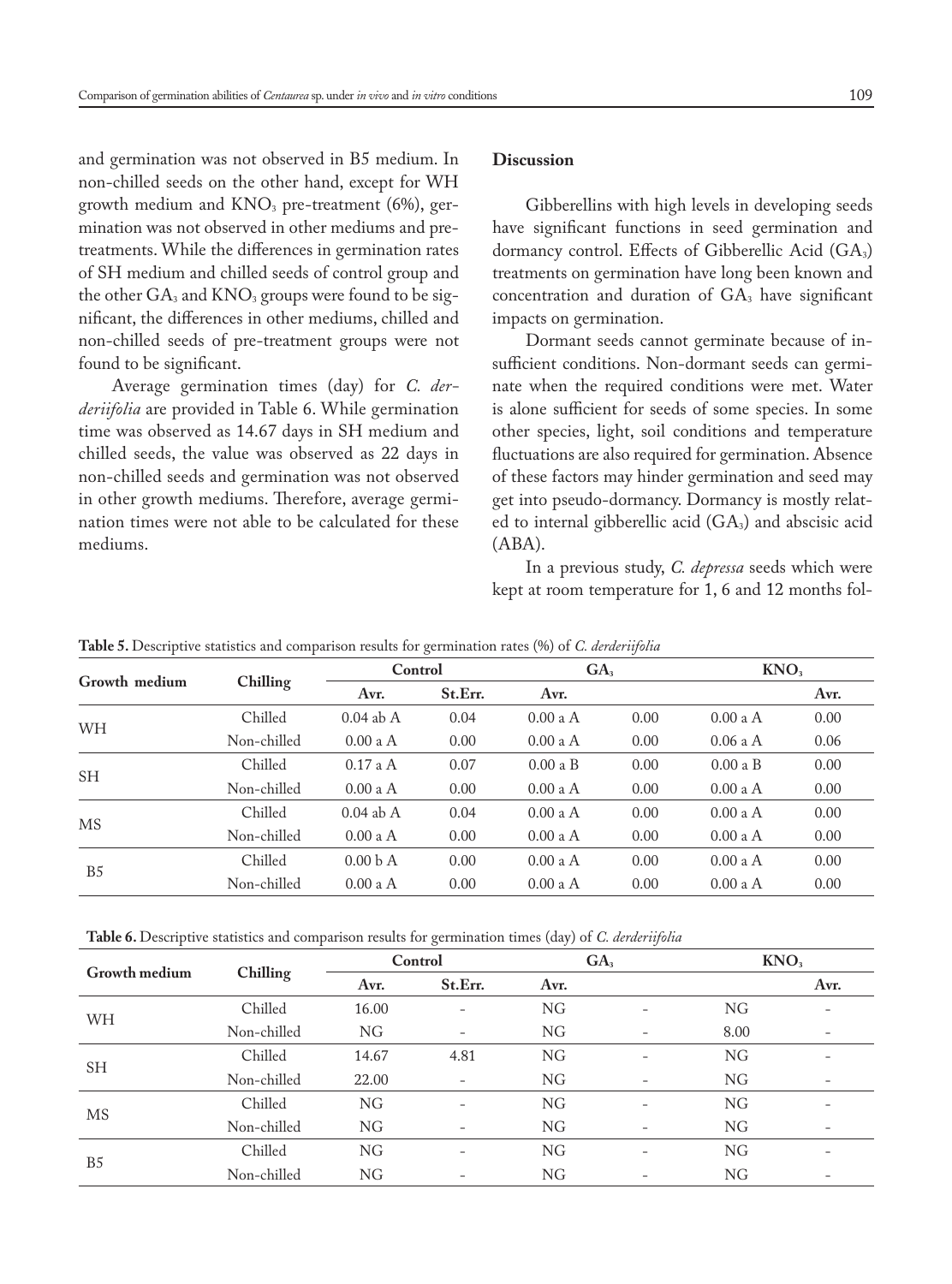lowing seed harvest were subjected to germination experiments at 5, 10, 15, 25 and 30°C temperatures. The greatest germination was observed as 42% in 1-month waited seed at 5°C, as 44% in 6-month waited seeds at 5 and 10°C and as 56% in 12-month waited seeds at 10°C. Effects of light were also investigated in that study and the germination rate was observed as 28% under 12 hours light + 12 hours dark conditions and as 21% under 24 hours dark conditions (17). Although the differences between  $KNO<sub>3</sub>$  doses of the present study were not significant, germination time was 5 days earlier in 1% treatment than in  $0.5\%$  KNO<sub>3</sub> treatment.

It was reported that *C. repens* seeds germinated between 0.5-35°C temperatures and optimum 20- 30°C temperatures were sufficient, light was not required and varying temperature, light and dark periods improved germination (18). Despite insignificant differences between heat and cold treatments, the success ratios were higher in chilled seeds of the present study.

The effects of different GA3 doses on *in vitro* and *in vivo* germination of clove seeds were investigated in a previous study. Plant seeds were exposed to 0, 10, 50, 100 and 250 ppm  $GA_3$  concentrations for 24 hours to remove the inhibiting materials and to promote germination. Then the treated seeds were planted into MS medium under *in vitro* conditions and into 3 different mediums (peat, peat + perlite (1:1) and perlite) under *in vivo* conditions. With regard to germination rates both under *in vitro* and *in vivo* conditions, the best results were obtained from the control group and GA3 doses had a decreasing effect on germination rates (19). These findings comply with the present findings.

Holding seeds in osmotic solutions has been a method of pre-sowing treatment since 1970s. The principle objective in these treatments is to create a difference in pressures between the water in seed and the surrounding solution and to allow the sufficient entrance of water to initiate germination. Theoretically, germination-stimulated seeds may exhibit faster and high rate emergence. As osmotic solutions, potassium nitrate, potassium dihydrogen phosphate and similar solutions are used at certain concentrations (20).

Türkoğlu et al. (21) carried out a study to determine germination rates and germination percentages of *Centaurea balsamita, Centaurea iberica* and *C. vir-* *gata* seeds at different temperatures and reported the best germination percentage as 90.22% at 15°C and germination rate as 36.71% at 15°C in *C. balsamita* species. Among the present species, *C. fenzlii* exhibited the best germination rate in WH medium under *in vitro* conditions and *C. derderifolia* exhibited better germination power and rate under *in vivo* conditions. The *C. derderifolia* and *C. fenzlii* species of the present study both had lower germination rates and percentages than the species studied by Türkoğlu et al. (21).

Plant biotechnology has been used to eliminate extinction threats exerted on plants by either humans or the other factors since 1970s and such technologies bring about significant alternatives to *in situ* preservation methods. In this study, single-point endemic (in Tunceli province) *Centaurea derderifolia* and *Centaurea fenzlii* seeds were successfully germinated under *in vivo* and *in vitro* conditions without any problems. Also, several number of plants were obtained in a short time and supports provided in this way for the propagation of these single-point endemic species. Exposure to various biotic (disease factors, wild plants, insects, microorganisms, animals), abiotic (physical impacts (drought, salinity, high or low temperature, radiation, plant nutrients, leaf roll and folding (heat stress), floods), mechanic (wind, snow and ice cover), chemical (air pollution, plant nutrients, pesticides, toxins, salts, soil pH) stressors and dormancy restricts seedpropagation of these species in their natural habitats. Single or combined treatments and some chemicals can be used to improve germination rate and speed of dormant *Centaurea* species. In present study, seeds were treated with  $KNO_3$  and kept at  $5^{\circ}C$  and germinated in sugar-free WH medium. In further studies, seeds of these significant medicinal and ornamental plant species can be germinated in WH medium, then they can be used to get new plantlets through sub-cultures and ultimately a support can be provided for the preservation of these endemic species. These species with rapid propagation can also be used in landscape design as a dried flower garden plant or rock garden plant and they can also be marketed both in domestic or foreign markets. Since there aren't any previous studies about *in vivo* and *in vitro* germination of these species, current findings may lead further studies to be carried out with these species.